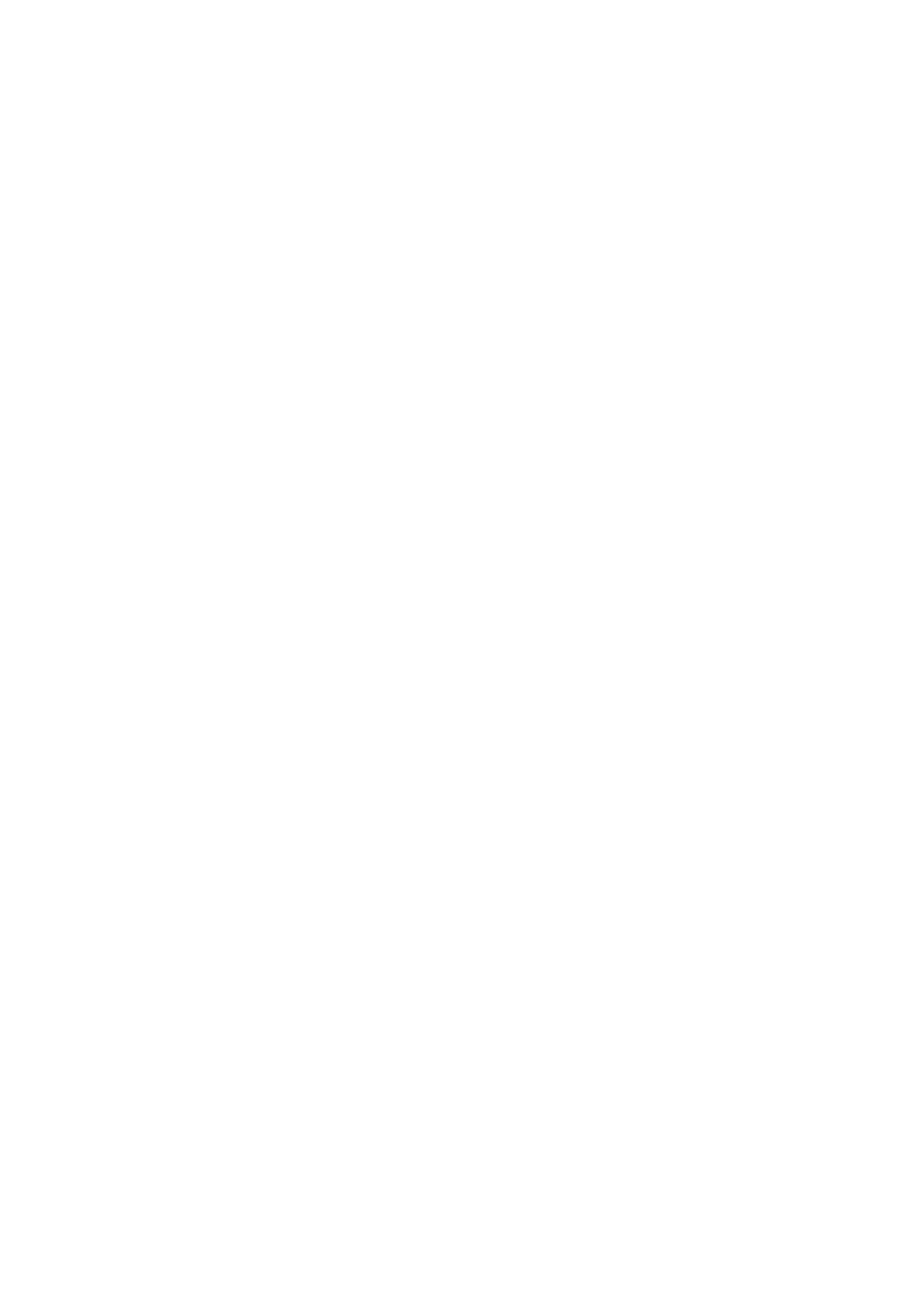

Figure 8. Temperature reached by mortar versus time.

| Sample      | Maximum<br>temperature<br>$^{\circ}\mathrm{C}$ | Temperature<br>reduction $(\% )$ | Time after<br>casting of<br>highest<br>temperature<br>rise $(h)$ | Maximum<br>heat of<br>hydration<br>$(J g^{-1} h^{-1})$ | Total heat of<br>hydration<br>after 120<br>hours<br>$(\mathrm{J} \mathrm{g}^{-1})$ | Reduction<br>of total<br>heat<br>after 120<br>hours $(\% )$ |
|-------------|------------------------------------------------|----------------------------------|------------------------------------------------------------------|--------------------------------------------------------|------------------------------------------------------------------------------------|-------------------------------------------------------------|
| <b>OPC</b>  | 59.4                                           |                                  | 17.0                                                             | 63.6                                                   | 430.2                                                                              | $\Omega$                                                    |
| <b>NP15</b> | 54.1                                           | 9                                | 17.5                                                             | 54.9                                                   | 382.7                                                                              | 11                                                          |
| NP20        | 51.6                                           | 13                               | 18                                                               | 52.6                                                   | 357.1                                                                              | 17                                                          |
| NP25        | 48.3                                           | 19                               | 17.0                                                             | 46.8                                                   | 271.3                                                                              | 37                                                          |

Table 5. Heat evolution of mortar.

ing cement hydration. However, its pozzolanic reactivity could be improved or modified by employing the appropriate activation and (or) treatment (Caijun, 2001). The optimisation of the use of natural pozzolanic material is still under investigation and results are expected to be published later. In addition, due to the continuation of this reaction and the formation of a secondary C-S-H that enhances the paste–aggregate interface and decreases the capillary porosity of the mortar, a greater degree of hydration is achieved, resulting in strengths at 360 days of age which are comparable to those of ordinary portland cement specimens.

Substituting high percentages of pozzolan for cement (more than 20%) leads to considerable compressive strength reduction. This is in agreement with previous research (Durning & Hicks, 1991), which reported that the use of NP beyond 20% replacement resulted in a slight decrease in the compressive strength. This shows that pozzolan has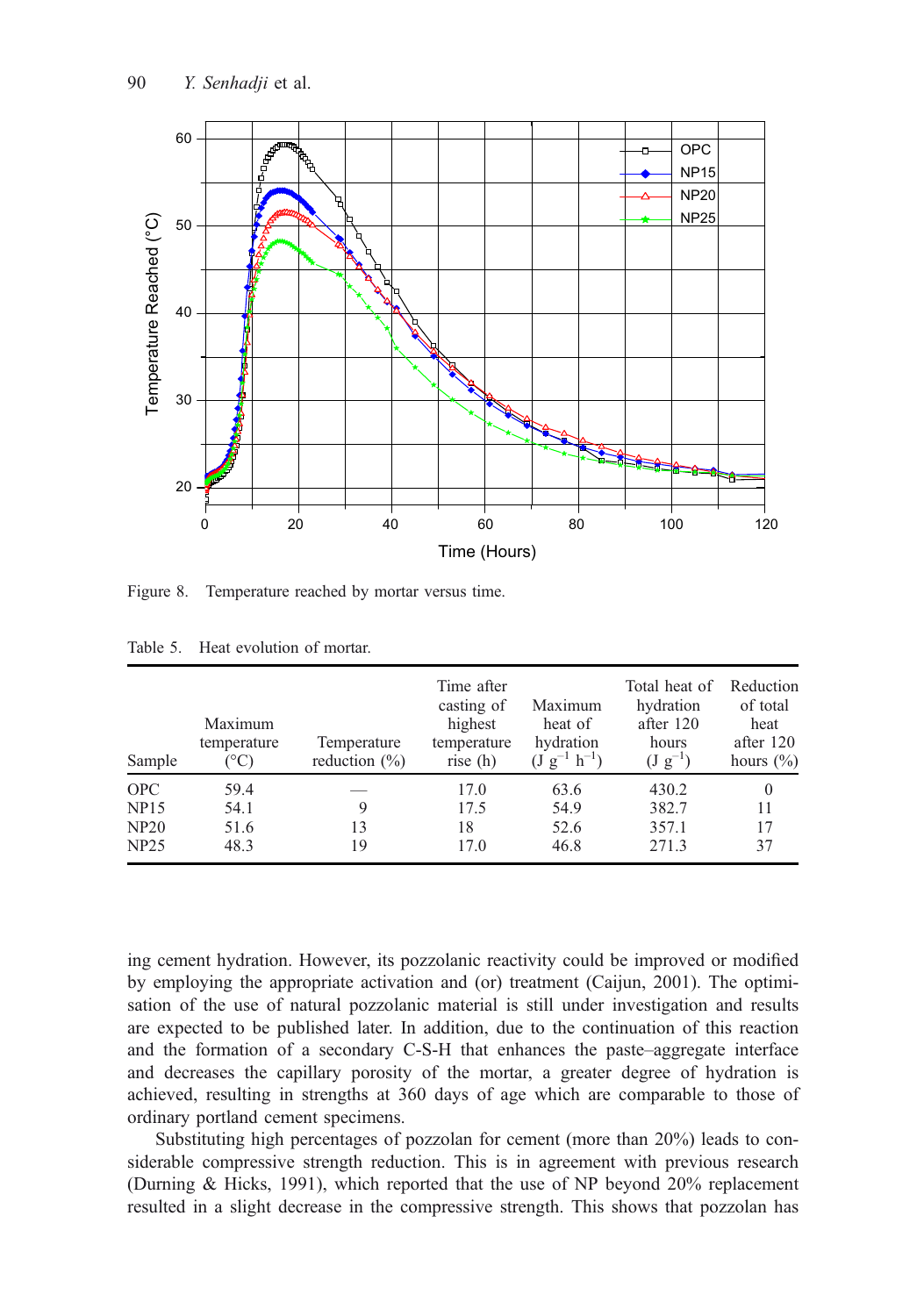

Figure 9. Relative strength for various binders.

a negative effect on the compressive strength when used at high doses. In other words, some of the substituted pozzolan cannot take part in the pozzolanic reaction with cement hydration products and remains inactivated in the mixture, thus reducing its resistance. So, from the point of view of compressive strength and regarding Figure 9, it can be concluded that the 20% substitution rate is an optimal one and any additional substitution will cause considerable reduction in compressive strength.



Figure 10. Chloride permeability of concrete mixtures at 28 and 360 days.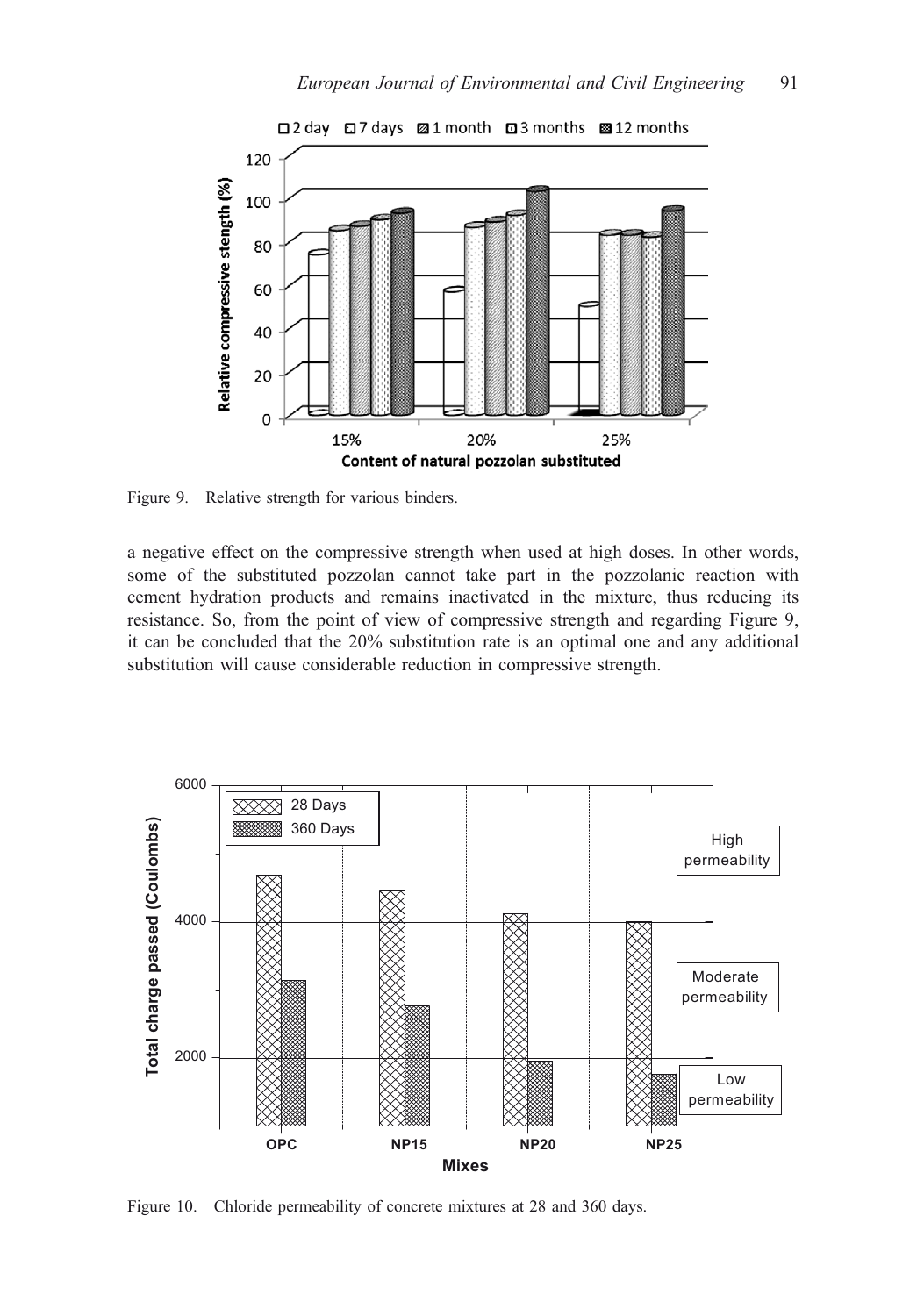## 4.5. Rapid chloride ion permeability (RCTP)

The results of the rapid chloride ion permeability tests are shown in Figure 10. This figure also shows the chloride permeability classification according to ASTM C1202 (ASTM 1997). In all cases, the chloride permeability of mixtures containing natural pozzolan is lower than that of the reference mixture. In the period of 28 to 360 days of age all concretes show a reduction in permeability; the chloride ion permeability factor for plain concrete and concrete containing 25% of NP diminished from 4685 to 4005 coulombs and from 3140 to 1765 coulombs respectively. Thus, it can be concluded that, with regard to RCPT, the NP can be effectively used as partial replacement for cement, even up to 25%, in the production of durable concrete.

This may be related to the refined pore structure and the improved interfacial zone of these concretes and their reduced electrical conductivity (Al-Amoudi, Maslehuddin, Ibrahim, Shameem, & Al-Mehthel, 2011; Ozyıldırım & Halstead, 1994). Results reported elsewhere (Al-Amoudi et al., 2011) have shown a reduction in the chloride ion permeability with the addition of pozzolanic materials, with greater reductions obtained at higher replacement levels and lower water/binder ratios. These results indicate the beneficial effects of natural pozzolan, as a partial replacement for cement, in decreasing chloride ion permeability. According to ASTM C1202 (ASTM 1997), when the charge passed during a 6-hour period is between 1000 and 2000 C, the chloride ion permeability is 'Low'. This condition was satisfied only for specimens with 20 and 25% replacement levels cured for 360 days.



Figure 11. Weight loss of different mortar mixtures immersed in 5% HNO<sub>3</sub>.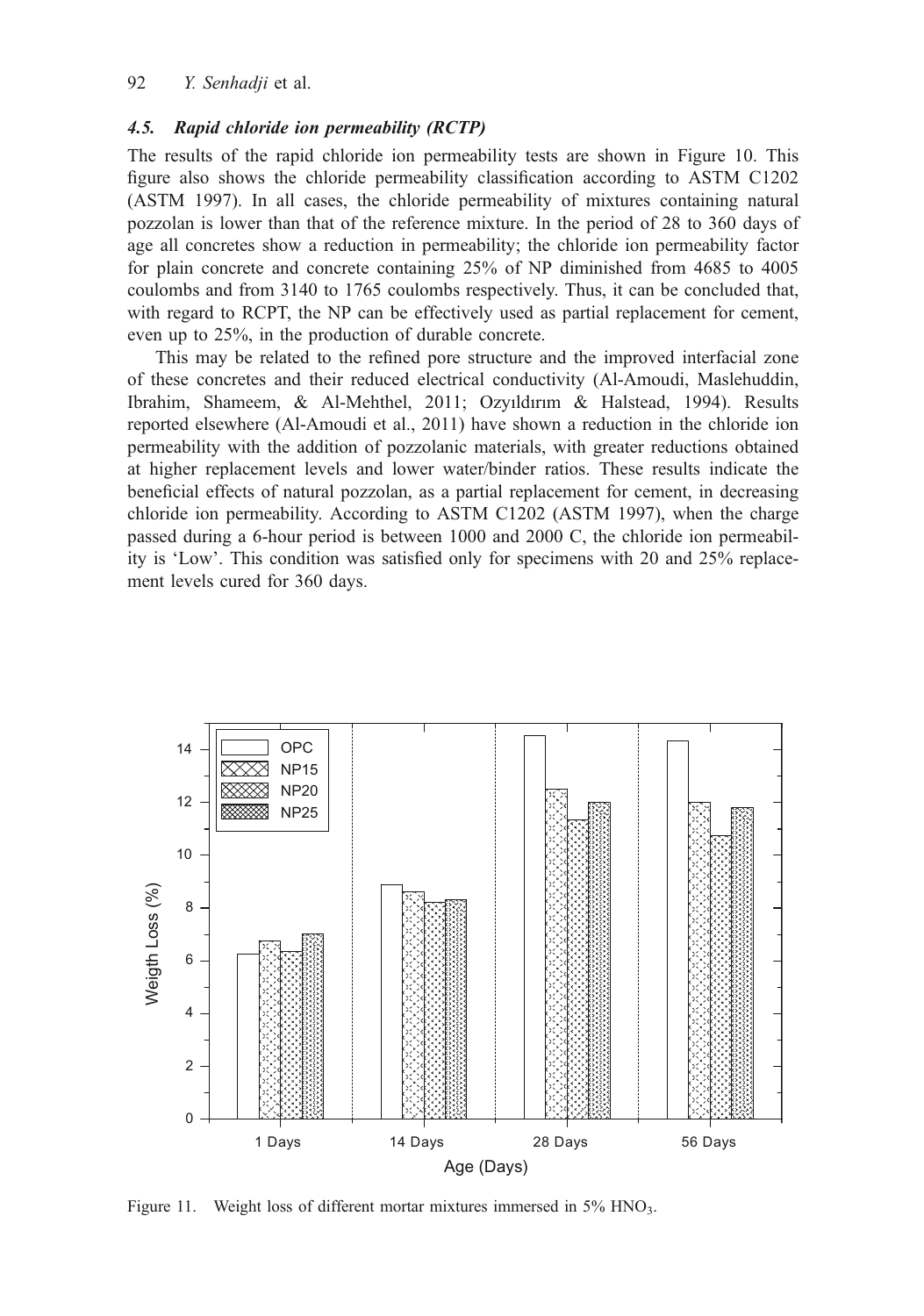### 4.6. Acid attack

Figures 11 and 12 show the test results of weight change versus time for mortar specimens with and without NP exposed to 5% HNO<sub>3</sub> or 5% H<sub>2</sub>SO<sub>4</sub> solutions for 1, 14, 28 and 56 days. There was a permanent percentage loss in weight with time for mortar blended with different levels of NP immersed in the different acid solutions. Before 14 days, the degraded thicknesses were of the same order of magnitude, and the differences between the four mortars were observed mainly after this age.

After this time of immersion, Figure 11 shows a variation in the rate of weight loss between the modified mortars (NP15, NP20, NP25) and the unmodified one. So, after 56 days' exposure to 5% nitric acid solution, all cement-matrix blended mortars corroded in acid solution more slowly than the control specimen of plain cement mortar. For the mortars containing 15%, 20% and 25% of pozzolan, the loss in weight was lower than that of the corresponding OPC mortar by 13%, 22% and 15% respectively (Figure 11). The chemical resistance to nitric acid attack of NP mortars could be attributed to the improvement in the bond between the hydrated cement matrix and the aggregate. This is due to the conversion of calcium hydroxide, which tends to form on the surface of aggregate particles, to calcium silicate hydrate (C-S-H). The effect of sulphuric acid on the mortar specimens is shown in Figure 12. Less deterioration was noted in the case of mortar with 25% NP. The loss in weight of mortar containing natural pozzolan in comparison with control mortar showed that all batches of pozzolanic mortar had lower mass loss than the control at the ages of 1, 14, 28 and 56 days. The decrease of loss in weight of the mortar due to addition of natural pozzolan can be attributed to the chemical properties and pozzolanic activity of the natural pozzolan of Beni-Saf (Algeria). These results are in good agreement with other studies in the litera-



Figure 12. Weight loss of different mortar mixtures immersed in  $5\%$  H<sub>2</sub>SO<sub>4</sub>.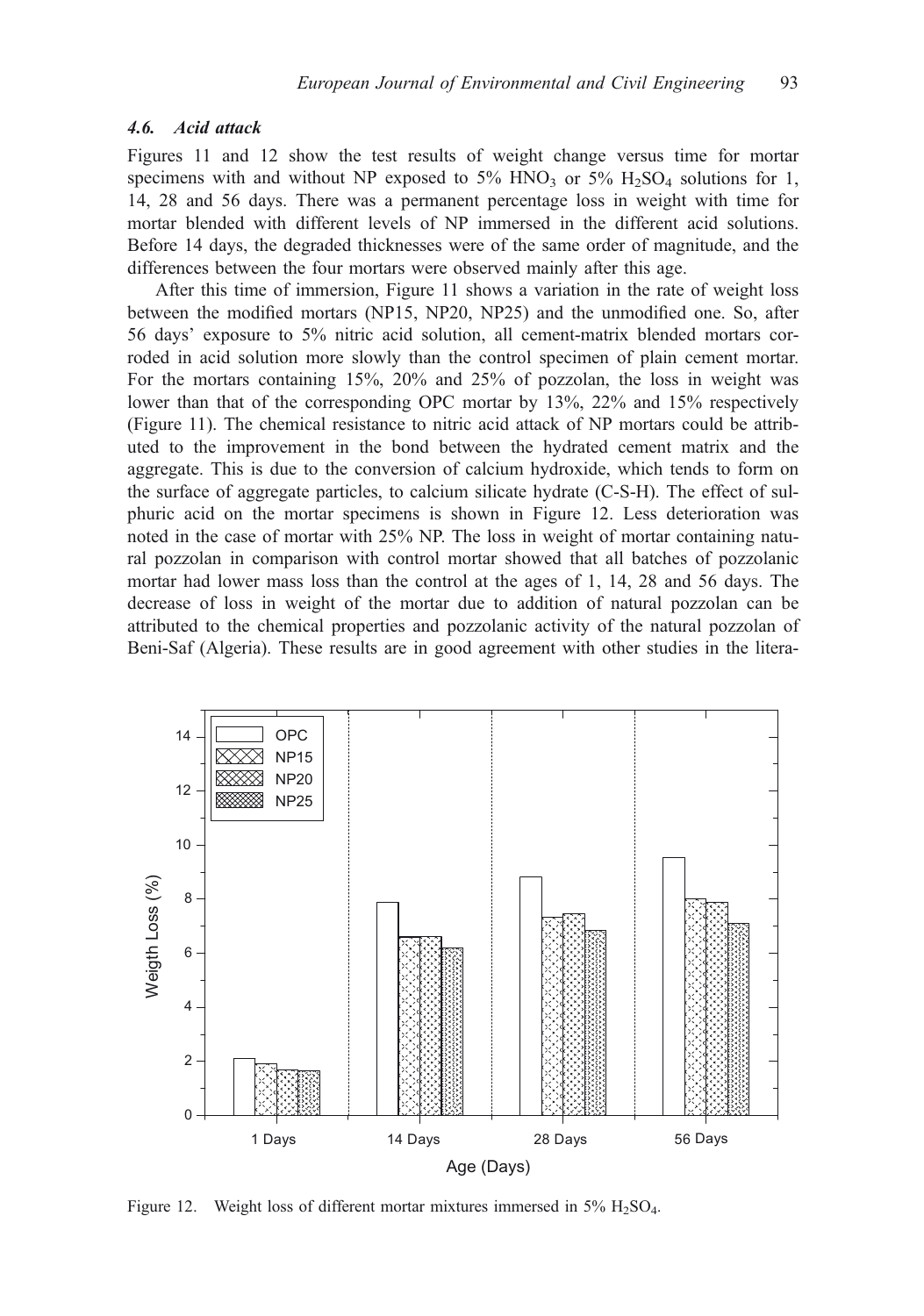

Figure 13. Deterioration of specimens after 7 weeks of immersion.

ture showing the beneficial effect of NP addition on the resistance of cement paste to leaching (Siad, Mesbah, Kamali Bernard, Khelafi, & Mouli, 2010; Uzal et al., 2007).

A visual inspection of specimens as shown in Figure 13 revealed the deterioration of the samples, particularly for the mortars immersed in nitric acid. These mortars kept their cubic forms more or less, but their dimensions decreased considerably. However, by comparing the aggressiveness of sulphuric acid medium and nitric acid medium, we conclude that, for the same concentration (5%), the overall degree of attack tended to be more severe in nitric solution than sulphuric solutions.

# 5. Conclusion

The experimental programme was designed to assess the effect of incorporating local natural pozzolan with ordinary portland cement on the properties of cement, mortar and concrete. Natural pozzolan addition considerably influenced some characteristics of cement. The following conclusions can be drawn based on the data obtained in this study:

- Natural pozzolan from Beni-Saf satisfies the criteria for natural pozzolans (class N), such as those of ASTM C618 (ASTM 2003), which requires minimum 7-day and 28-day Strength Activity Indexes of 75% and a minimum sum of the three main oxides (SiO<sub>2</sub>, Al<sub>2</sub>O<sub>3</sub>, Fe<sub>2</sub>O<sub>3</sub>). One other result obtained from the Frattini test (in accordance with standard NF EN 196-5) indicates that finely ground NP is pozzolanically active and has the cementitious characteristics required to be used as cement additive.
- Substitution of natural pozzolan for cement increases the setting times because of the excess mixing water it needs and decreases the hydration heat of the specimens. This trend is intensified as the replacement level is increased. These results indicate the beneficial effects of natural pozzolan, as a partial replacement for cement, in decreasing peak temperature and the cooling slope, particularly in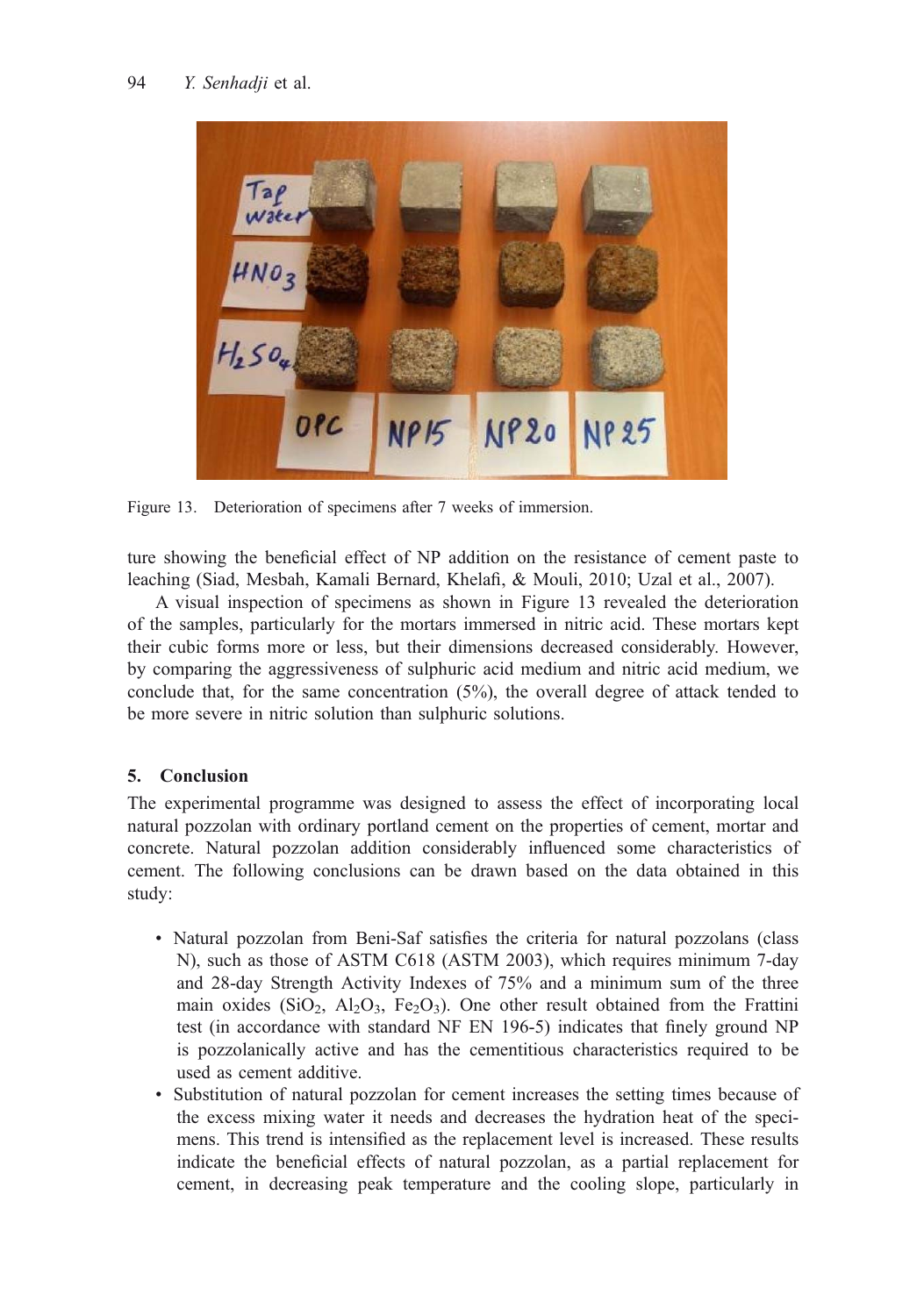large masses of concrete (e.g. dams), which results in a flattening of the thermal gradient and a reduction of the risk of cracking in massive concrete structures.

- The strength of pozzolanic cement is lower than that of plain portland cement at early ages. This strength difference decreases gradually in the following days and can reach the same order of strength at longer curing periods. The optimum dosage to obtain the maximum strength is 20% of NP.
- It is clear that chloride permeability resistance of pozzolan concrete is higher than that of mortar with portland cement. Also, the blended mortars with natural pozzolan addition have better resistance to the aggressions of sulphuric acid and nitric acid media than does the control mixture. This is important evidence that natural pozzolan can make a significant contribution to the durability of concrete.

Finally, by using these natural pozzolan resources in cement production, considerable amounts of heat can be saved and this can help to stop global warming and excess  $CO<sub>2</sub>$ emissions, which are the common ecological problems of humanity.

Recommendation for future work: this research needs to be supplemented by durability studies such as freeze–thaw resistance, permeation properties, carbonation resistance and activation of reactivity of natural pozzolans. Some of these tests are in progress.

## Acknowledgements

The financial support of the Ministry of Higher Education and Scientific Research of Algeria, under the grant Accord CMEP (Hubert Curien-Tassili 2008), Ref. 08 MDU 741, is gratefully acknowledged. The authors greatly appreciated the technical support from the LMDC Laboratory of INSA Toulouse and also thank graduate students, Hadj Rebai and Sofiane Semoun for their help.

#### References

- ACI Committee. (1988) Use of natural pozzolans in concrete (Report no. 232). American Concrete Institute, ACI Materials Journal, 91, 410-426.
- Al-Amoudi, O.S.B., Maslehuddin, M., Ibrahim, M., Shameem, M., & Al-Mehthel, M.H. (2011). Performance of blended cement concretes prepared with constant workability. Cement & Concrete Composites, 33, 90–102.
- Al-Amoudi, O.S.B., Maslehuddin, M., Shameem, M., & Ibrahim, M. (2007). Shrinkage of plain and silica fume cement concrete under hot weather. Cement and Concrete Composites, 29, 690–699.
- ASTM. (1994). Standard test methods for sampling and testing fly ash or natural pozzolans for use as a mineral admixture in portland-cement concrete (C311). West Conshohocken, PA: American Society for Testing and Materials (ASTM) International.
- ASTM. (1997). Standard test method for electrical indication of concrete's ability to resist chloride ion penetration (C1202). West Conshohocken, PA: American Society for Testing and Materials (ASTM) International.
- ASTM. (2000). Standard performance specification for hydraulic cement (C1157). West Conshohocken, PA: American Society for Testing and Materials (ASTM) International.
- ASTM. (2001). Chemical resistance of mortars, grouts, and monolithic surfacings and polymer concretes (C267). West Conshohocken, PA: American Society for Testing and Materials (ASTM) International.
- ASTM. (2003). Standard specification for coal fly ash and raw or calcined natural pozzolan for use in concrete (C618). West Conshohocken, PA: American Society for Testing and Materials (ASTM) International.
- Binici, H., & Aksogan, O. (2006). Sulphate resistance of plain and blended cement. Cement and Concrete Composites, 28, 39–46.